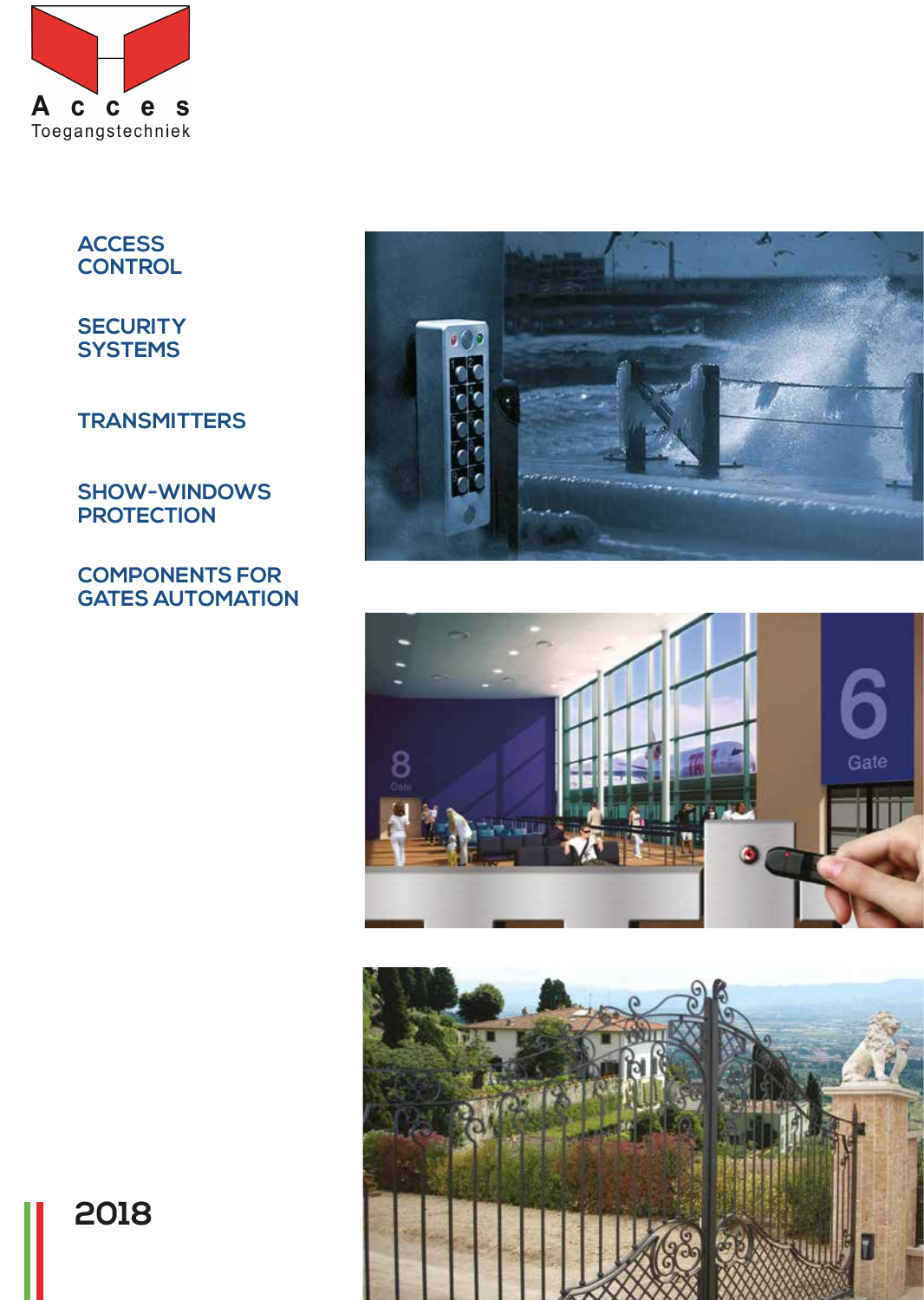# **CONTROL-BOARDS**

### **CB 8390 CB 8224**



### **CB 8391**



### **Technical features:**

Tri-phase control-box 380 V ac for one motor max 1 HP, industrial applications Provided with radio-receiver 433,92 Mhz for radio-transmitters of TAC serie Auto-test output Integrated flashing function Integrated partial opening function Membrane keypad with 4 push buttons complete with reset push button Shock-proof IP 55 plastic case

**CB 8390 INV**: with INVERTER provided and multi-function display Maximum Power: 1,5 HP

Dimensions: 400 x 320 x 130 mm



### **Technical features:**

Control unit for 2 engines at 24 V dc 230 V power supply ac Functions: slowdown, end of stroke, auto-test. 2 photocells inputs. 2 edges inputs, balanced or free contact. Integrated radio receiver. Two-digits display. Integrated battery charger. Power circuit for electric lock. Dimensions: 250 x 200 x 100 mm

# **RADIOBAND**

### **CRT86**



### **Technical features:**

CRT86 system is used to controle securities (mechanic sensible ribs, etc.) and allows the connection, without using cables between the security device installed, for example, on the moving side of the gate and the control board of the motor used to controle the securities. The system is certified in compliance with the new rules and thanks to wireless technology "live" allows to controle up to two security elements connected to the transmitter. The system is composed by a transmitter unit TXCR8354 and by a receiver unit RXCR8355.

IP66 rating Batteries life: 2 years Devices that can be connected: 2 Transmission frequency CRT86 868,00 MHz Dimensions: 26x140x43 mm

# **MICROWAVE DETECTORS**



### **Technical features:**

Microwave detector for automatic doors Configured in unidirectional or bidirectional mode LED on the front to indicate movement occured in the controlled area Power supply: 12 to 24 V ac, 12 to 30 V dc Range: 1-6 meters, adjustable

### **APRO 10 APRO 20**



### **Technical features:**

Microwave detector for industrial doors Configured in unidirectional or bidirectional mode Installation height: 6 m max Vertical orientation: 0 - 60° Horizontal orientation: ± 45° Power supply: 12 to 24 V ac, 12 to 30 V dc Range: 1-10 meters, adjustable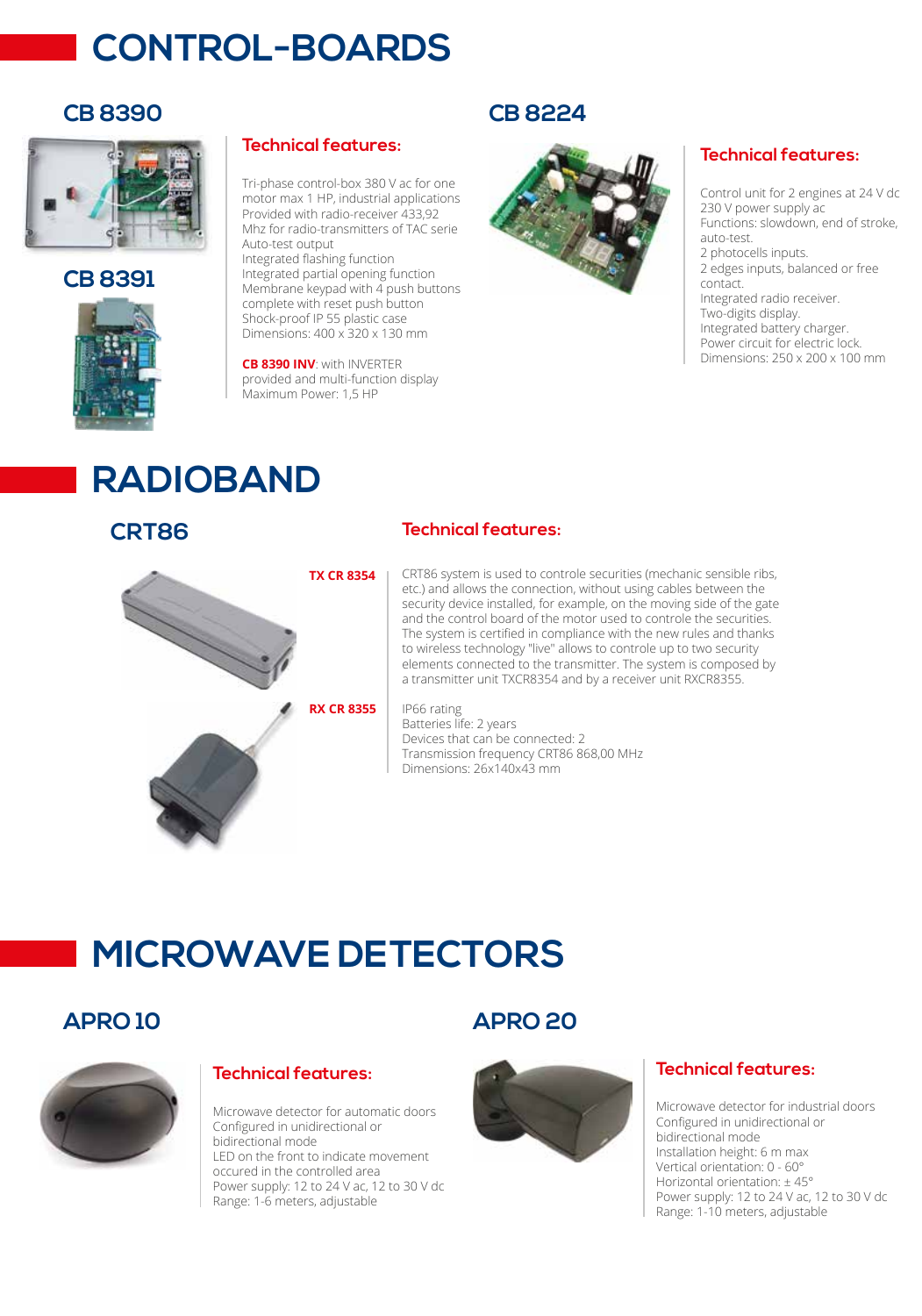# **ANTI-VANDALISM KEYPADS**

Each single keypad is made from a block of anticorodal aluminium that practically makes it chemical-proof and gives it a mechanical strength without comparisons.





### **DIGIPASS SYENES**

**Technical features:**

Anti-vandalism stand-alone keypad Strong case made in anodised aluminium 2 channels, 120 codes Code length: from 1 to 8 digits Single code erasing Two-colours LED free for the user Plugs for fixing screws Easy to install IP 67 protection  $12 \div 24$  V ac/dc Size: 142 x 42 x 23 mm







### **Technical features:**

Anti-vandalism keypad Strong case made in anodised aluminium 1 LED free for the user Plugs for fixing screws Easy to install Electronic control-boxes with 1 or 2 relays: C408, C409 and C416 Electronic circuit fully potted IP 67 12 ÷ 24 V ac/dc Size: 126 x 42 x 20 mm

- C416 four channels control-box with display and software

## **DIGICAP**



### **Technical features:**

Anti-vandalism keypad Strong aluminium anodised case Light group provided 1 or 2 channels remote controllers, C408 and C409 Size: 120 x 80 x 16 mm





### **Technical features:**

Anti-vandalism stand-alone keypad One relay, 30 codes Single code erasing Plugs for the screws Easy to install IP67 protection Power supply: 12 V ac/dc Size: 120 x 42 x 20 mm

# **PROXIMITY**

# **PROXY 06**



### **Technical features:**

Proximity reader that works together with proximity tags and cards at 125 Khz Stand-alone unit with 1 relay Power-supply: from 12 to 24 V ac/dc Protection rating: IP 67 Memory up to 60 tags and cards Addressed erasing and other functions programmables by POLITOOL device Anti-vandalism ergonomic case made in polycarbonate Protection for the fixing screws Easy to install Dimensions : 116 x 42 x 20 mm

# **MINIPROXY**



### **Technical features:**

Proximity reader that works together with control-boxes : C408 and C409 Frequency: 125 KHz Reading range: 5 cm Transmission distance between reader and control-box: up to 200 metres 1 LED multifunction Electronic under resin, rating IP 67 Plugs for fixing screws Power-supply: 12 - 24 V ac/dc Dimensions : mm 92 x 23 x 15 Available also in WIEGAND protocol

## **TAG 2**



#### **Technical features:**

Proximity tag with key ring 32 bit code Ø 36 mm Available on request custom colors



# **PROXYLIFT**





### **Technical features:**

Miniaturized proximity reader Applications: lift anda elevators internal diameter 23 mm Valid alternative to standard mechanical key switches It works with TAGS and proximity cards at 125 Khz Power-supply: 12/24 V dc

**PROXYLIFT ST**: version with one relay integrated, 60 codes

**PROXYLIFT REM**: version for remote control-boxes C408 and C409. 2000 codes max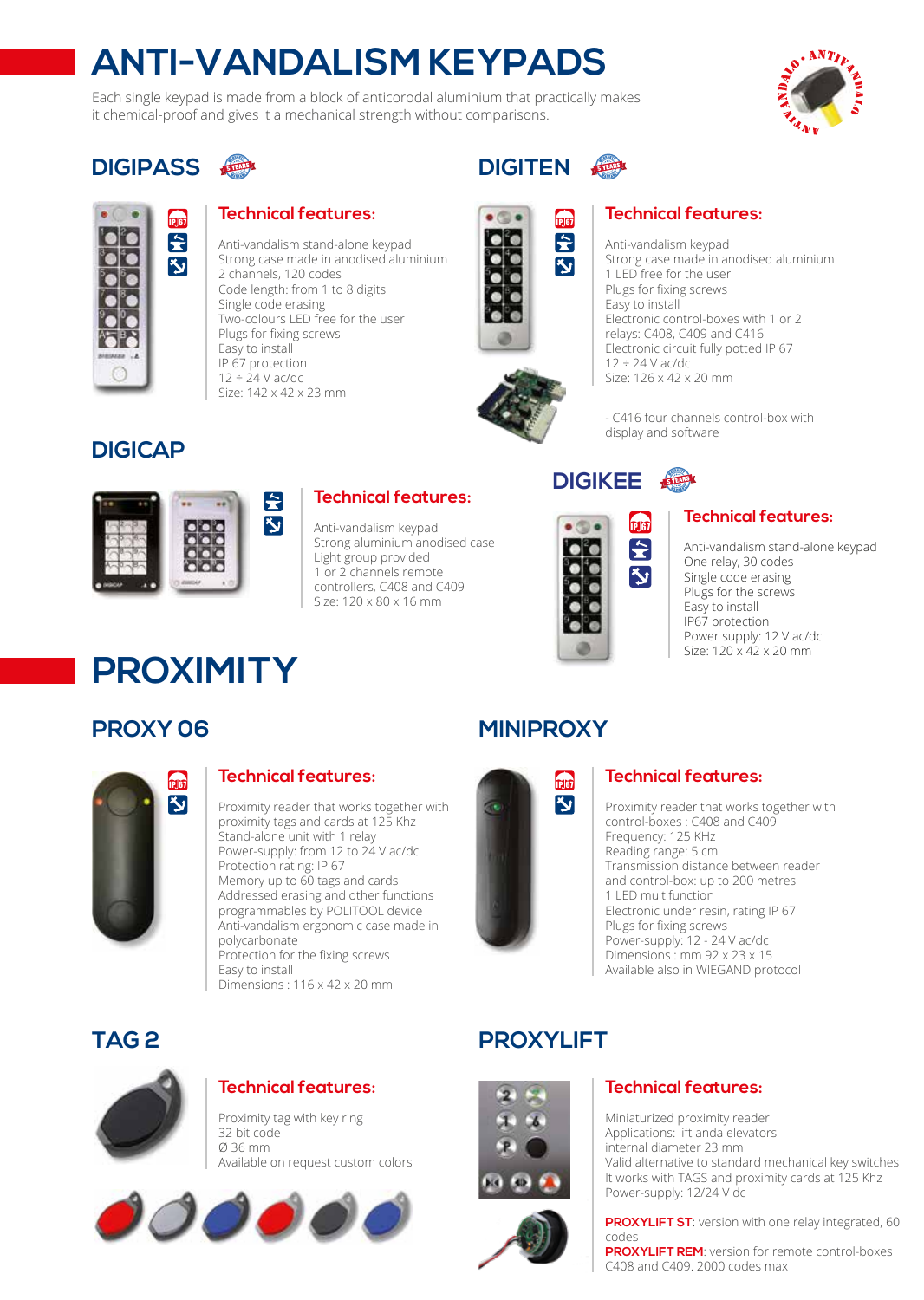# **ANTI-VANDALISM PHOTOCELLS**

Active modulated infrared photocells, suitable for all types of automatic closing devices, civil and industrial. The interruption of the infrared beam between the transmitter and the receiver activates a relay contact. They are available in different materials, colors, size and power-supply to satisfy every possible use.

### **FTC 911MN**



# **Technical features:**

Small size infrared photocells with metal casing in zama anti-vandalism. Range: 10 mt. 90°orientable optic. Power supply: 12 - 24 V ac/dc. IP55 rating. High Immunity against brushless motors and inverters. Weight: 0.295 Kg per pair dim. 25x22x130 mm

**FTC911:** version with robust plastic cover

## **FTC 981 MNO**



### **Technical features:**

Anti-vandalism photocells for industrial use with cast aluminum casing. Adjustable optical 180° horizontally and 30° vertically. Power supply: 12 ÷ 24 V ac / dc Range: 20 meters. Double rubber seal. Protection degree: IP55 High Immunity against brushless motors and inverters. Weight: 0.460 Kg per pair Comply with EN12453, EN 954, RoHS



# **FTC 920MN-FTC 960MN**



### **Technical features:**

Photocell for industrial use with floor and covering of die-cast aluminium. 180x orientable optics on the horizontal axis. Presse-cable on the lower part or passe-rubber cable with pre-hole on the rear side. Power supply: 12 V ac 24 V ac/dc Current drain: 108mA at 24 V ac LED of alignment signalling on the RX Antimisting resistances in TX and Rx (only with 24V power supply). Emission to the infrared with continue modulation: 1,33 Khz. Length of emission wave: 950 nM. Maxim commutable power 1A 24V ac. Weight: 0.940 Kg per pair Dim. 130x60x52 mm IP 55 rating In compliance with the rules EN12453, EN954, RoHS

#### **Available in the versions:**

FTC920M 12/24V ac/dc range 20 mt FTC960M 12/24V ac/dc range 40 mt

## **FTC 981 BMN**



### **Technical features:**

Anti-vandalism battery photocells for industrial use with cast aluminum casing. Adjustable optical 180° horizontally and 30° vertically. Rx power-supply: 12/24 V ac/dc Tx power-supply: 6 V battery Battery. Avarage life: 12 to 18 months. Transmission range: 8 or 15 meters. High Immunity against brushless motors and inverters. Weight: 0.460 Kg per pair Dimensions: 100x45x45 mm

# **PHOTOCELLS WITH HIGHLY RESISTANT PLASTIC COVER**

# **FTC 920-FTC 960**

**DBE**  $\cdot$ 



### **Technical features:**

Infrared photocells, selfcentering. Shock-proof plastic case. Thermoplastic rubber for wall fixing. Infrared emission continuous modulation. Power supply 12 V ac - 24 V dc IP55 rating Dim. 80x45x20 mm Available in the versions:

**FTC 920**: range 20 mt **FTC 960**: range 40 mt

# **FTC 981**



### **Technical features:**

Photocell with horizontally 180° rotary optic and 30° vertically Range: 20 mt Double gasket of preprinted rubber Double pre-hole for cables input IP55 rating Dim. 100x45x38 mm

Available also in the version with battery **FTC 981B** with batteries **FTC 981 BC:** version with batteries with small terminal board on tx fot connection to a safety edge